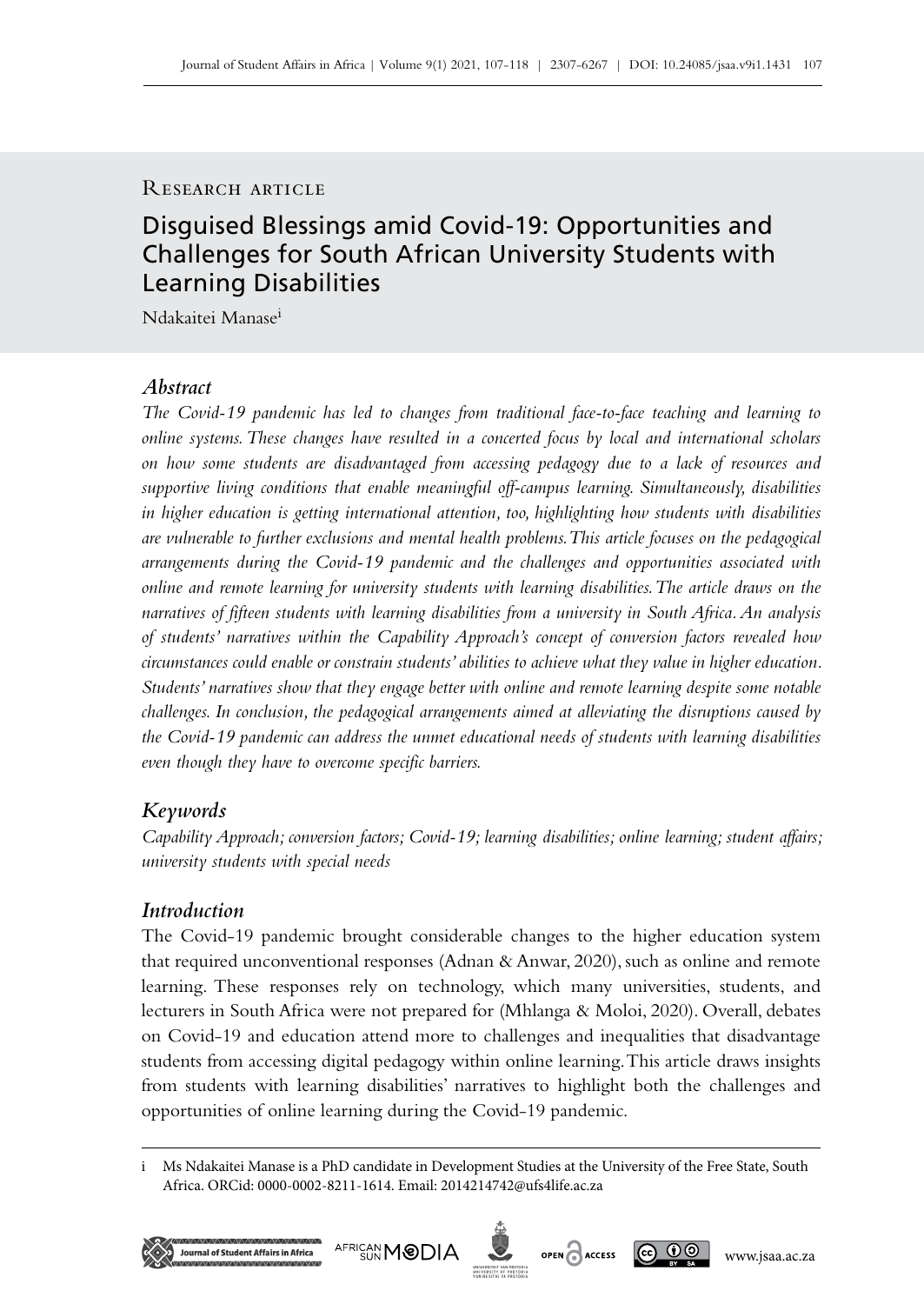The literature on the Covid-19 experiences of students with disabilities, although scarce, discusses their mental health. Zhang et al. (2020) established that students with disabilities are affected by isolation and loneliness during the lockdown. Prolonged isolation can cause stress, anxiety, and depression (Galea et al., 2020; Benke et al., 2020), forcing students to turn to social media (Mahlaba, 2020). Asuncion et al. (2012) established that students with disabilities spend at least double the time on social media than on academic work, thus exhausting resources on non-academic activities and increasing the risk of depression and anxiety, as noted by Dobson-Lohman and Potcovaru (2020). While any student can face these challenges, those with disabilities are more susceptible to periodic acute depression and anxiety because of pre‑existing conditions (Zhang et al., 2020).

### *Online Learning for Students with Disabilities*

Online learning, which involves students' virtual participation in academic activities, offers students some degree of control over the time, place, path, or pace of learning (Hashey & Stahl, 2014). Students can self-manage, plan, deliver and track their learning process (Almaiah et al., 2020). Various students with learning disabilities find online learning flexible (Crespo, 2020), hence suiting their academic needs. Flexible learning conditions require self-directed learners who are autonomous, responsible, show initiative in formulating and assessing their learning goals and requirements, and adopting strategies to attain goals or achieve expected learning outcomes (Mahlaba, 2020; Knowles, 1975). Students with learning disabilities might not have the same kind of control over the learning process because of difficulties with time management, problem-solving, and planning (Lee Booksh et al., 2010) – common clinical symptoms of learning disabilities. Hence, online and remote learning might not suit some of them.

Furthermore, Roberts, Crittenden and Crittenden (2011) suggest that students with learning disabilities are less likely to succeed in online learning where their disabilities interfere with accessibility and usability. Students who require accessible instructional technology such as screen-readers, can be disadvantaged if it is not available (Hashey & Stahl, 2014). Cluttered learning content can be inaccessible to students with learning disabilities (Burgstahler, 2015), and thus they can be marginalised in online learning platforms. This subject matter becomes pertinent as the online method has become the norm owing to the Covid-19 pandemic.

### **A Capability Approach to Understanding Students' Learning Experiences**

The Capability Approach developed by Amartya Sen (1999) accounts for individual real freedoms (capabilities), well-being ("the wellness of a person's state of being") (Sen, 1993, p. 36), and the achievement of what people have reason to value (Robeyns, 2017). Therefore, the Capability Approach is useful in examining conversion factors that affect how people function towards achieving what they value.

Conversion factors concern one's ability to transform resources or opportunities into achievements (Robeyns, 2017). These factors can be personal, social, and environmental (Robeyns, 2017) and, for students, encompass resilience or external factors such as learning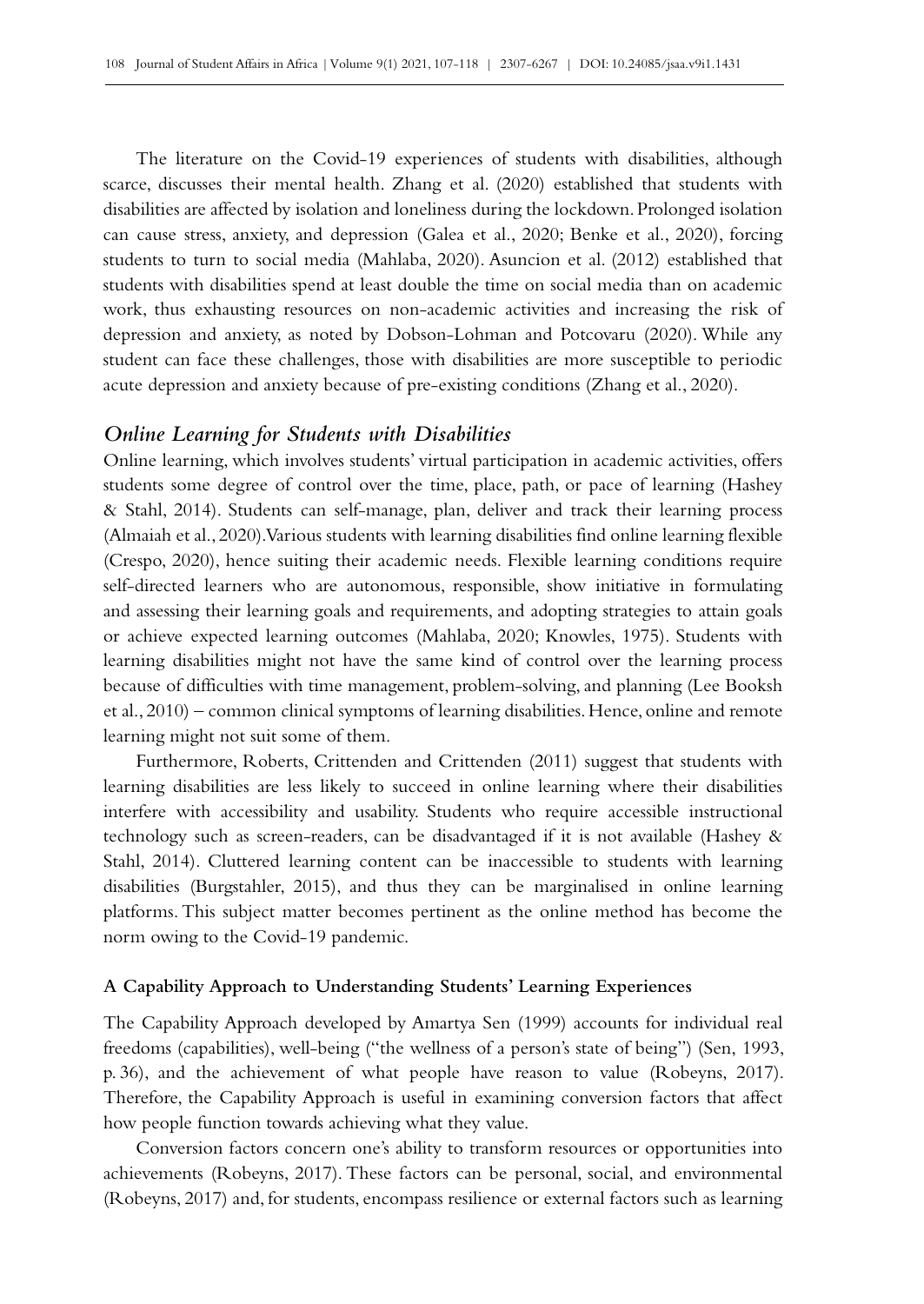conditions and disability policies. The conversion factors associated with online learning determine how circumstances affect what students value to achieve. Students in this study reported that they appreciate passing and having a qualification that opens up economic opportunities. Students' experiences are thus analysed to determine how they converted online learning engagements towards attaining a qualification they value as instrumental in getting employment.

# *Methodology*

Narratives of fifteen full-time students who registered a learning disability with the University of the Free State, South Africa, were gathered through semi-structured interviews. Research participants were recruited using a combination of snowballing and convenience techniques because participants were difficult to get. Data was collected in 2019 for a broader Ph.D. study on the university experiences of students with learning disabilities. This data is useful in highlighting the challenges students experience in face-to-face classes to form the basis for arguments on whether online learning created opportunities for them. Four participants who were still studying in 2020 were contacted telephonically to follow up on how they experienced learning while working online and off the university campus during the Covid–19 pandemic. The study adopts a narrative inquiry research design (Polkinghorne, 1995), which is a qualitative research method involving first-hand accounts of experiences (Rudrum, 2005) focused on a particular population, in particular, social circumstances at a specific time (Riessman, 2008). Data were analysed descriptively to give a clear understanding of how online and remote teaching affected students. The emphasis is not on exhaustive personal life stories (Ball et al., 2013) but on the themes that focus on learning experiences during the Covid-19 pandemic. Therefore, the article seeks to answer the question: "How does online learning instituted during the Covid‑19 pandemic affect students with learning disabilities?"

# *Learning Experiences as Narrated by Students with Learning Disabilities*

Narrated accounts of students' learning experiences reveal difficulties in conventional classes as conditions are often unsupportive. Learning disabilities are invisible (Schabmann et al., 2020), and the symptoms are not typical of what many are accustomed to concerning disability. Students reported that they often devise ways of accessing and understanding learning content. One student with  $ADHD<sup>1</sup>$  complained that: "There is nothing done for people like me in class. You have to find ways to make it work." ADHD can cause poor concentration, inattention, hyperactivity, high distractibility levels, and severe body impulsivity (Daley & Birchwood, 2010). A student with ADHD can have trouble sustaining attention for long periods or experience difficulties following instructions, especially under pressure, even when one understands the instructions (Lee Booksh et al., 2010). Therefore, there is a need for alternative learning settings for such students.

<sup>1</sup> Classified as a learning disability under the South African Higher Education Disability Services Association coding framework and the National Student Financial Aid Scheme disability policy.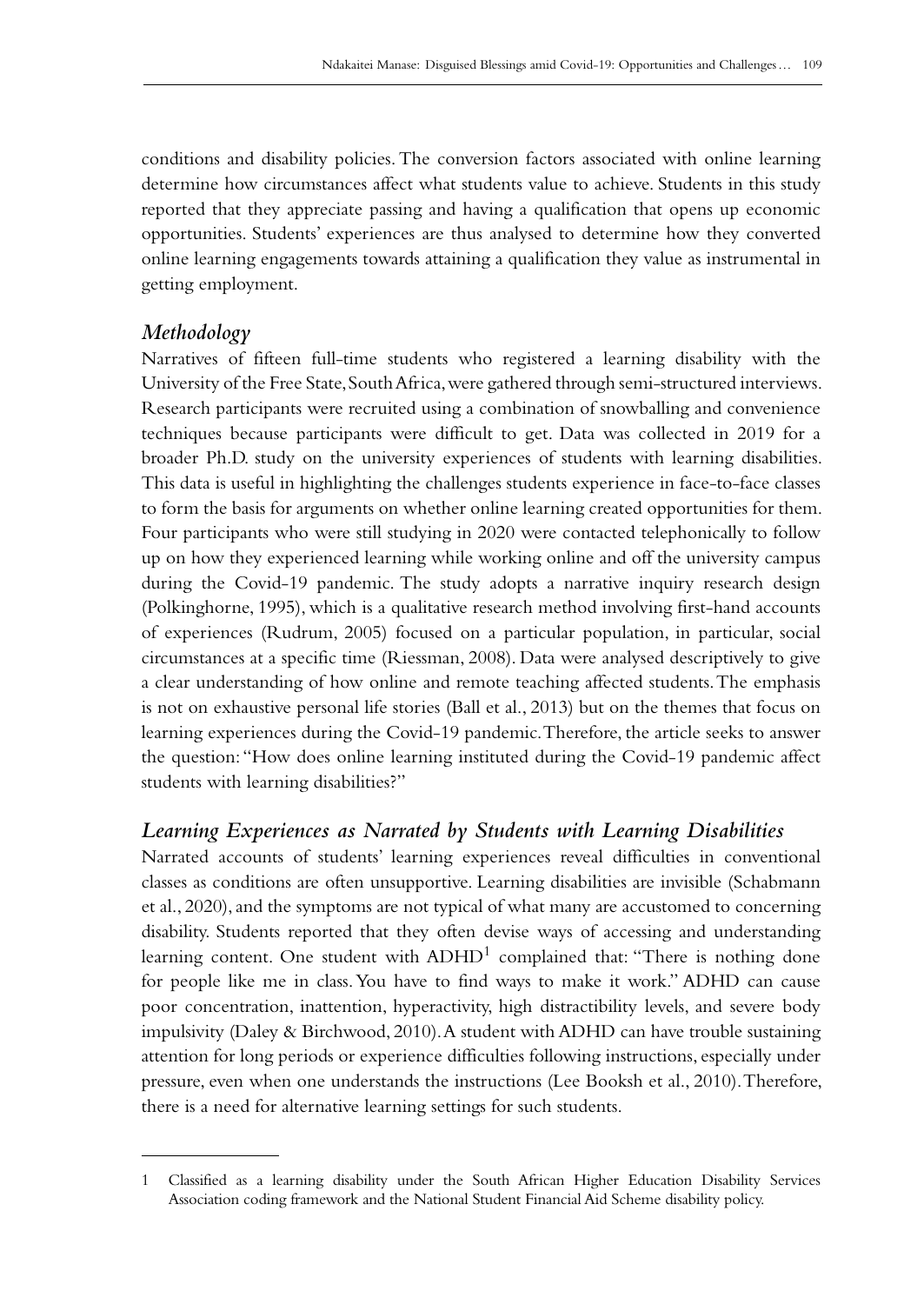Nonetheless, these students have to attend face-to-face lectures and write tests and examinations on a stipulated date and time. Learning is expected to continue regardless of episodic flare‑ups of adverse symptoms of ADHD as described below:

*I have one or two days where I get very depressed and go through a mental shutdown that I don't have control over. During that time, I can't focus on my studies. I just go to the lecture for the sake of it.*  $(Liz)^2$ 

The above challenge can be overcome if students have options to access classes. It would help students if online learning accommodations<sup>3</sup> form part of the university's disability support services. Unfortunately, students with learning disabilities are often denied online learning accommodations (Crespo, 2020; Barnard-Brak & Sulak, 2010). The flexibility in accessing instruction in remote learning allows students with emotional difficulties to choose a suitable time to study and a convenient date to submit assignments.

Furthermore, the attention challenges and high levels of distractibility noted in Daley and Birchwood (2010) which affect students with ADHD are represented in participants' stories. Overcrowded classes, a reality at many universities in South Africa due to higher education's massification (Allais, 2014), compound students' difficulties. The description below is telling:

*My attention is very bad such that if someone just clicks a pen, my attention goes there, then I stop listening to the lecturer. If it happens 3-4 times, I lose all attention. …My first year was incredibly tough because we were 800 students in some classes. Students were sitting on the floor and some on the steps. It was very bad for my attention. It felt like time wasted to attend a lecture because, at the end of the day, you ask yourself, "What did I get out of that lecture?" Sadly, you can't really point at anything.* (Frank)

Complexities between external and intrinsic conditions where learning conditions exacerbate learning disabilities are apparent in students' stories, as noted above. Personal and environmental factors intersect to disadvantage students with learning disabilities. A further example involves busy lecture schedules that can cause sensory overload (Kong & Maha, 2019) and undermine students with learning disabilities' class engagement. Students expressed frustrations with long lectures through statements such as, "I lose interest after some time", "My mind shuts down after 45 minutes into the lecture," and "I end up hearing only sounds, not the actual words of a lecturer." Therefore, some lecture schedules can be restrictive for students with learning disabilities whose attention span is short. Yet, students still attend classes and contend with these limiting learning conditions.

Also, students with dyslexia raised complaints about fast-paced lectures. Of concern is lecturers' lack of skills to adapt teaching methodologies such that they accommodate the information processing needs and learning styles of students with dyslexia. Students complained about transmissionist teaching methods, as indicated in this excerpt:

<sup>2</sup> Participant names are pseudonyms.

<sup>3</sup> Disability accommodations are adjustments to curricular, instructional and physical settings for students with disabilities to fully-participate in higher education (Barnard-Brak & Sulak, 2010).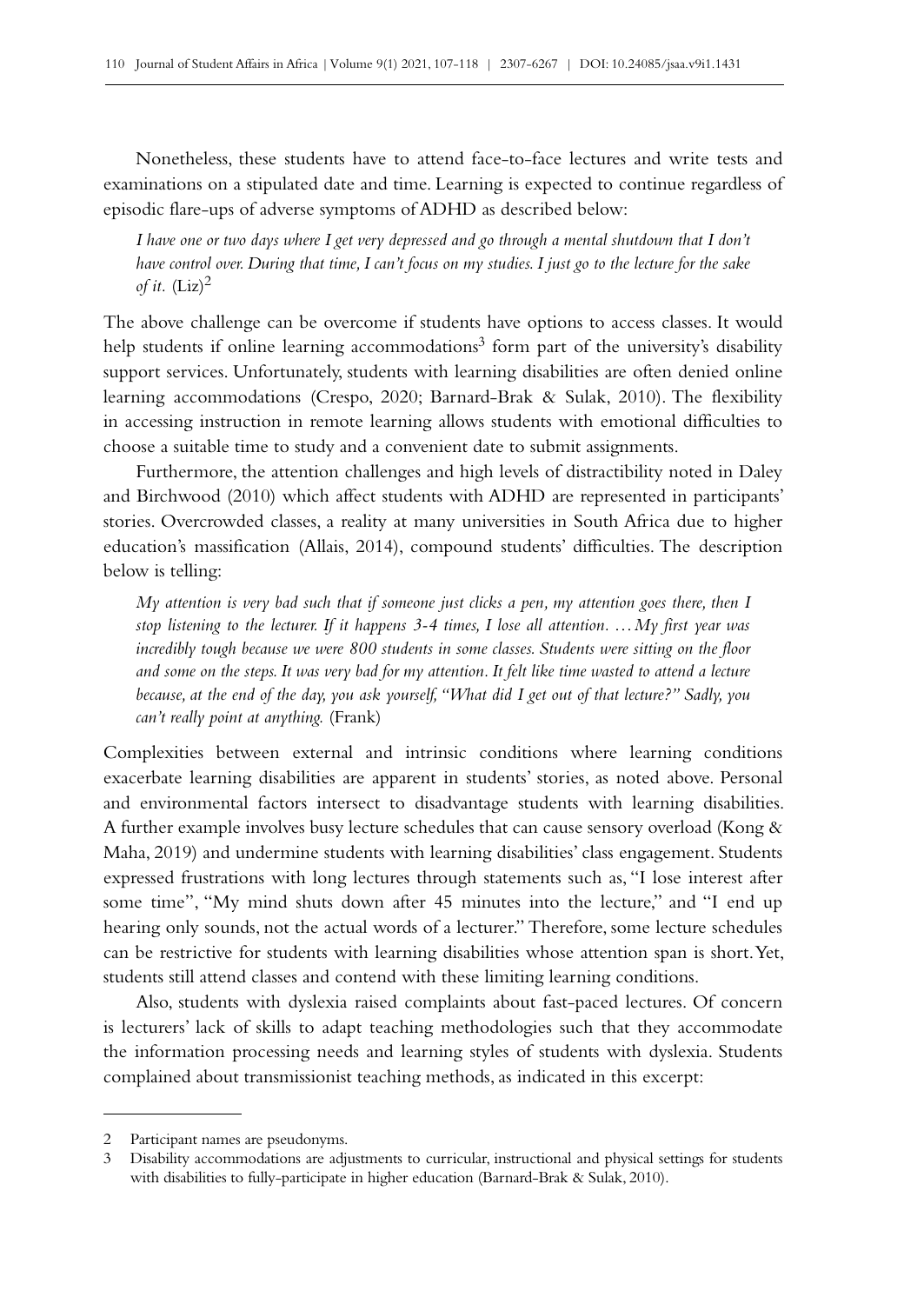*It's tough with dyslexia to understand when the lecturer is teaching fast. There's too much information given out in class. Most of the time, I am lost. I don't hear* [understand] *anything.* (Brenda)

The auditory perception and visual processing disorders that cause difficulties in making sense of sounds (Kelly, 2018) pose challenges for students with dyslexia in understanding taught content. Non-engaging teaching methods can be problematic for such students. As such, students' learning abilities can be affected negatively, as described by Brenda above.

Furthermore, this study revealed that sit-in and hand-written tests and examinations are not an ideal assessment presentation for them. Some students struggle to finish tests on time due to slow reading and writing speeds and difficulties expressing ideas on paper, common symptoms of dyslexia (Lewandowski et al., 2013). The degree of complexity varies, but students in this study acknowledged that they hardly pass when they write examinations at traditional venues because the conditions do not support the full display of their intellectual abilities. As such, students sought and received accommodations where they get extra time, separate sound-proof exam venues, and scribes to read and write for others.

Even though students reported benefits from these arrangements, the separate provisions pathologise learning disabilities and sustain students as disabled. For example, using a scribe to read and write for a student can create a sense of inadequacy in a student with a learning disability (Sainio et al., 2019). It can reinforce the idea that relying on someone else to write written exams is the only successful way of articulating exams. Alternative assessment modes (D'intino, 2017), such as online tests (with audible textreaders), can improve the accessibility and articulation of exams for students with reading and writing difficulties.

The above narrated learning experiences indicate that the set‑up of learning spaces and teaching and assessment methodologies affect how students with learning disabilities engage with learning in face-to-face settings. Online and remote learning can be viewed positively for students with learning disabilities as it creates opportunities for students to learn without any worries associated with the conventional lecture method. Therefore, online-based assessments, which became mandatory after universities' closures, confirm this opportunity presented by the Covid‑19 pandemic to create favourable assessment settings beneficial to most students with learning disabilities. Students also shared their experiences of online learning in the following section.

### **Students' perspectives of online learning during the Covid‑19 pandemic**

This article collected students with learning disabilities' experiences of learning during the Covid‑19 pandemic. Follow-up telephonic calls were made with study participants who were still studying in 2020 as the Covid‑19 pandemic unfolded. Discussion points included what was available to support online learning, what worked or not for students when working off-campus, challenges encountered in terms of resources and capacity, and any other ways online learning impacted their lives as university students.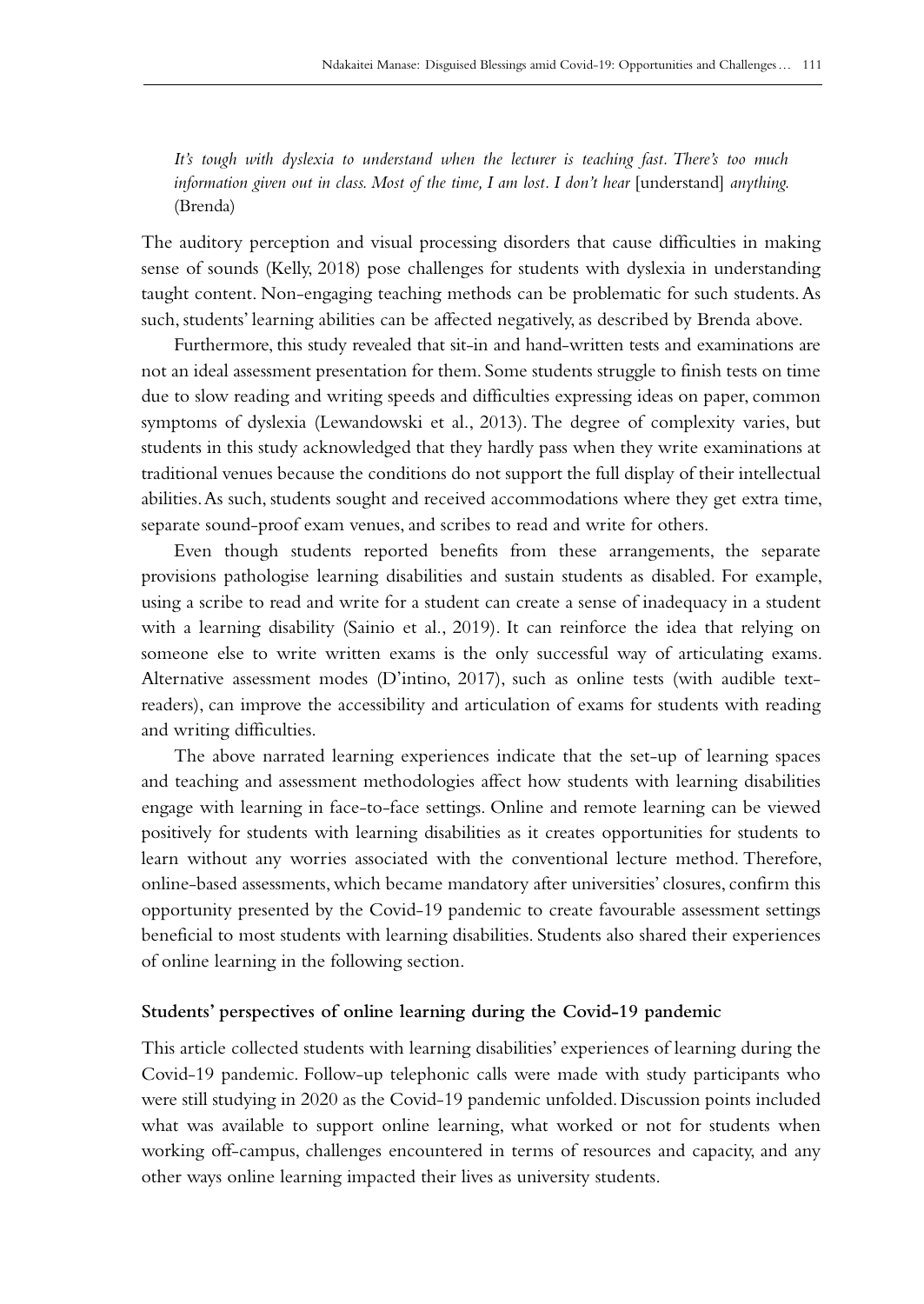The narrated students' experiences indicated that they adapted well to online and remote learning. For example, students who already had proper technology, stable internet connections, technological skills, and family support sustained online learning. These students' resourcefulness before the Covid-19 pandemic positioned them at an advantage when they secured specialised computer software to aid with comprehension, spelling, and syntax. Others used dyslexia fonts and reading and writing enhancing software, which improves the accessibility, articulation, and quality of assignments. Dyslexia is associated with difficulties in the sequential naming of letters and words (Hall, McGregor & Oleson, 2017), which can cause slow and weak reading fluency and poor comprehension of written text that necessitates assistive computer software. These arrangements support Wilde, Ryan, and Woodin's (2020) view that those with disabilities can straightforwardly become productive during the lockdown because most systems compel them to overcome obstacles and force them to be autonomous. Therefore, the level of the study participants allayed accessibility and competence challenges that Mukeredzi, Kokutse and Dell (2020) viewed as affecting students' engagement with online learning during the Covid-19 pandemic in South Africa. Students also reported no difficulties in locating learning resources on web-based sites, including accessing the university library resources while off the campus. The university continues to provide students with disabilities with extra time and extensions on submitting assignments as part of the disability accommodations. There are, therefore, indications that online learning suited most students with learning disabilities during the Covid-19 pandemic.

### *Opportunities for learning online and remotely during the Covid‑19 pandemic*

The less structured approach to learning created opportunities that suited most students with learning disabilities in this study. Students reported that learning online enabled them to engage well with their studies during the lockdown because there were few distractions compared to being in overcrowded classes that trigger severe anxiety and panic attacks. For example, one student with ADHD who appreciated the online learning arrangement stated that she "failed a test dismally" after writing in a "fully-packed exam hall" while on-campus. Others who struggle to learn in big-sized classes said that the online experience is less anxiety-inducing. Besides, students stated that online lecture content was low-datacompatible and thus shorter. Some appreciated online learning because there is access to learning material without any pressure to engage with it instantly, and there is unlimited access to recorded lectures. The following extracts capture the opportunities experienced by students with learning disabilities during online and remote learning:

*I actually benefited a lot from learning online. …Lecturers made PowerPoint slides with voice-overs, and then we could listen to them repeatedly while following the slides. What I liked is that lectures that normally take 2 hours in face-to-face classes ended up taking just 1 hour. To me, learning online was a better experience than face-to-face classes.* (Sammy)

*Learning online at home suited me very well. I study and work better with tests when there are no people around me. So, there was lots of working in my room and overnight when everyone was not around to call for my attention. So, I managed to do what needed to be done without anyone bothering me.* (Tess)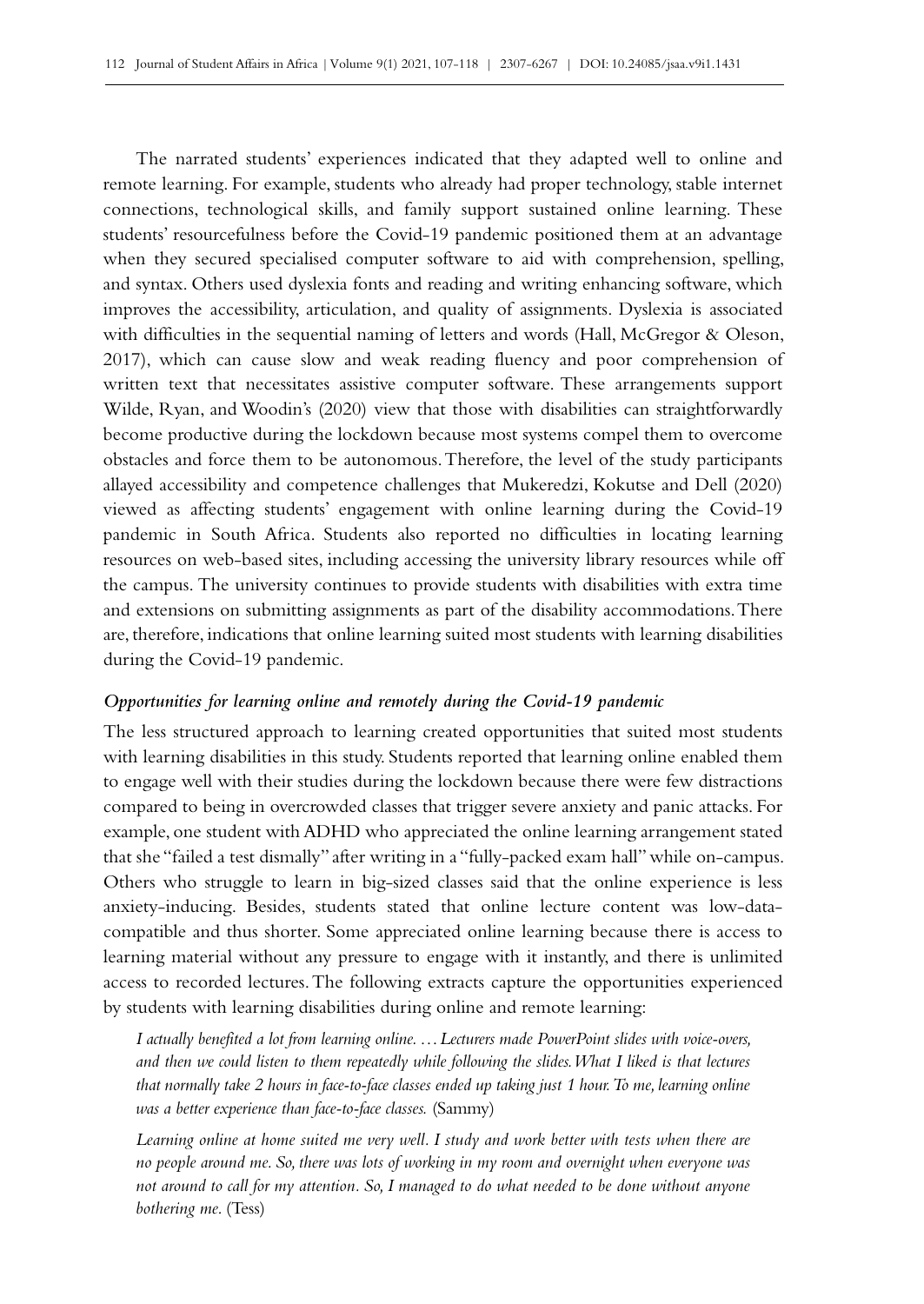Online learning was also beneficial to students because they had to write assignments. Blackboard quizzes and self-marking tests that were less demanding than usual exami– nations. Students indicated that they prefer writing assignments to exams that usually require memorisation and good information retrieval skills, which many students with learning disabilities struggle with (Swanson & Siegel, 2011). Thus, online assessments allowed students with learning disabilities to better integrate information better, unlike having to cram and retrieve information under pressure during the sit-in examinations. Brian, who has dyslexia, shared that replacing examinations with long assignments enabled him to perform very well and he had a 15% increase on his average marks. With ADHD, Sammy experiences acute levels of test anxiety. She reported that she was "impressed by her marks" because online assessment methods were "friendly for her disability" as she could write when not feeling anxious, resulting in her achieving "impressive marks". Such accounts indicated some of the opportunities created by online learning for students with learning disabilities.

Students with learning disabilities often operate within rigid assessment systems (Tinklin, Riddell & Wilson, 2004) that do not allow the full display of students' skills and capacity for learning. Limiting conditions usually cause discrepancies between students' intellectual potential and actual academic achievements (NILD, 2016). Therefore, the flexibility in Covid–19-initiated online learning allows variety and creativity in assessing students, which had positive effects on students' academic performances.

### *Challenges associated with online and remote learning*

despite the opportunities created for students with learning disabilities through online learning, some faced challenges that affected their learning abilities (see the two narratives below). For example, the asynchronous learning approach, where students complete academic activities without direct contact with lectures (Smith & Basham, 2014), pose some of these challenges. Firstly, the lack of student-lecturer interaction made it difficult for students to ask questions and get timely and adequate responses on academic issues of concern. These students mostly rely on and benefit from individual consultations with lecturers since some have information processing needs that affect their ability to understand the whole lecture at a given time. As confirmation two disabled students narrated how a lack of in‑person teaching affected them:

*In most cases, we got slides that we had to go through on our own. So it wasn't actually teaching. It affected my marks negatively. …Sometimes, when I emailed a question, lecturers would answer it in a way they want to, without answering it satisfactorily. It was difficult to make a follow up because sometimes I got my response days after or the given answer confused me further. It is not the same as going to consult the lecturer in person, and I did not like online learning because of that.* (Liz)

*The only problem I had was that when you had a question, you couldn't ask it immediately. I prefer to go physically and sit down with the lecturers and have them answer my questions. I didn't like emailing lecturers. It was very difficult for me to formulate my questions in an email.*  (Sammy)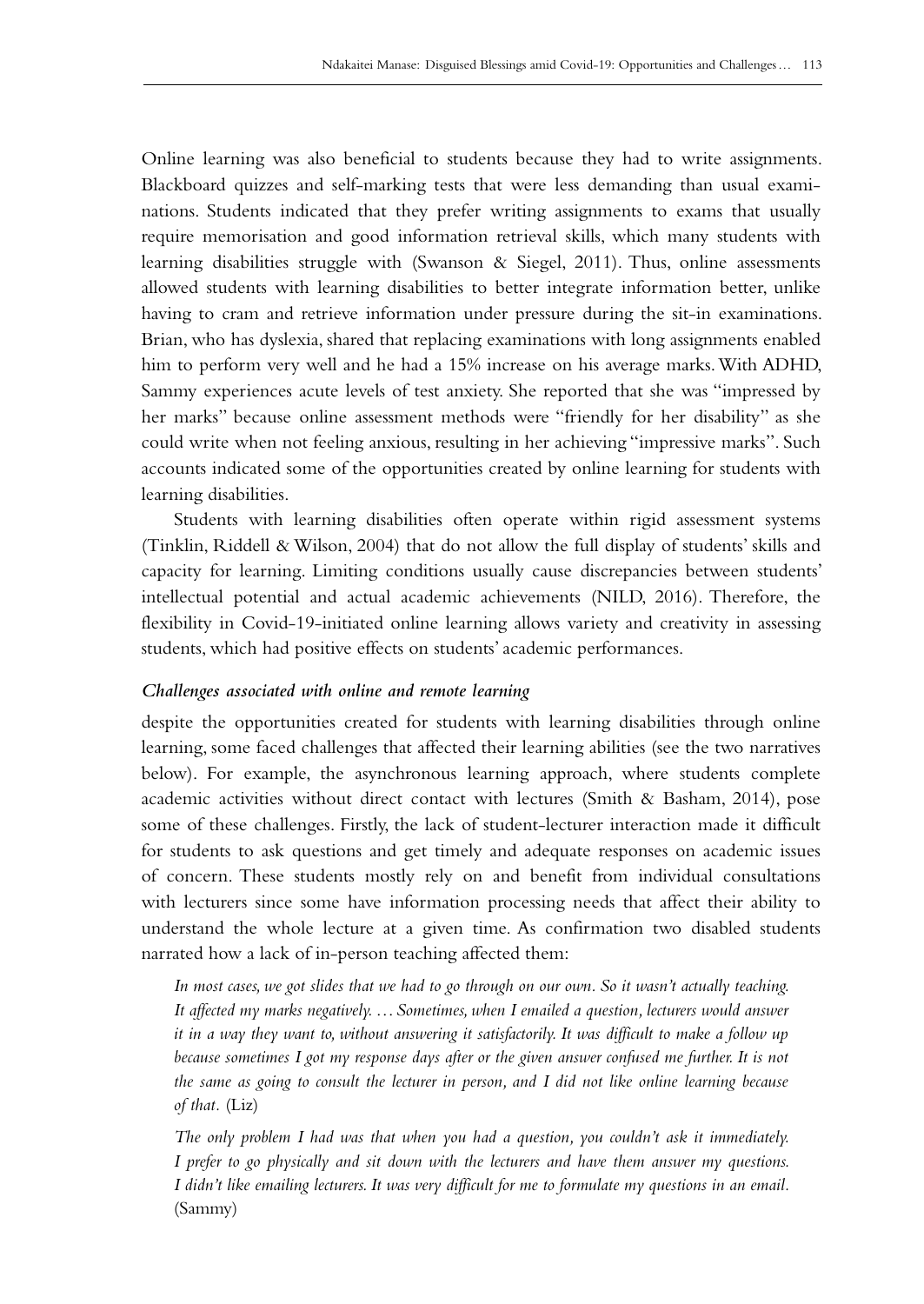Liz's account exposes some lecturers' lack of skills in delivering teaching on online platforms or lack of commitment to changes in teaching modes. These challenges include lecturers who need to reach out to students and teach effectively online. The university where these students are based created an online platform with zero data rated where lecturers can present virtual classes with students so that they can chat and ask questions. Lecturers can also add audio descriptions on the PowerPoint slides to explain written text, upload videos of tutorials, and make learning content more interactive. PowerPoint with audio, however, is effective if the text and images are not distracting for students with attention difficulties or too cluttered for students with dyslexia to understand.

Students also noted that working on their computers all the time was distractive. Those with a short attention span reported that they ended up clicking on web pages that were not relevant to academic work and thus lost valuable time. The quotes below illustrate this point:

*I was distracted working online at home. Now I was in front of the computer screen the whole time. I found myself clicking on new stuff and focusing on other things that pop-up instead of focusing on my assignments.* (Brian)

*I couldn't ignore social media. Even WhatsApp is on my laptop. I don't know, I needed that distraction while studying. The temptation of getting lost in social media was always there and it's funny how it felt like it's necessary.* (Tess)

Online learning increased the students' risk of losing concentration by following nonacademic platforms. Students with ADHD who have low task vigilance (Ross & Randolph, 2016) can lose total focus if they are distracted. Therefore, students risked losing interest in academic work where there was low motivation to learn or no strategies to self-regulate work habits (Ek & Isaksson, 2013). These advantages and disadvantages of online learning are analysed next using the Capability Approach concept of conversion factors.

# *Conversion Factors Associated with Online Learning for Students with Learning Disabilities*

In engaging analytically with the data, personal, environmental and social conversion factors were identified from students with learning disabilities' narrated experiences of learning online during the Covid-19 pandemic. The researcher analysed these intervening factors to determine their effect on students' conversion abilities that shape educational trajectories towards achieving suitable grades and qualifications they value.

### **Personal conversion factors**

An inherent condition that affects a student's ability to focus on academic work or deficits that affect students' level of understanding lectures qualifies a learning disability as a personal conversion factor. A learning disability can thus pose the risk of diminishing the learning abilities of students. Students' pro-activeness in acquiring assistive software, being autonomous, resilient, and motivated to ensure that academic tasks are completed on time is evidence of their personal conversion factors. The effects of these characteristics were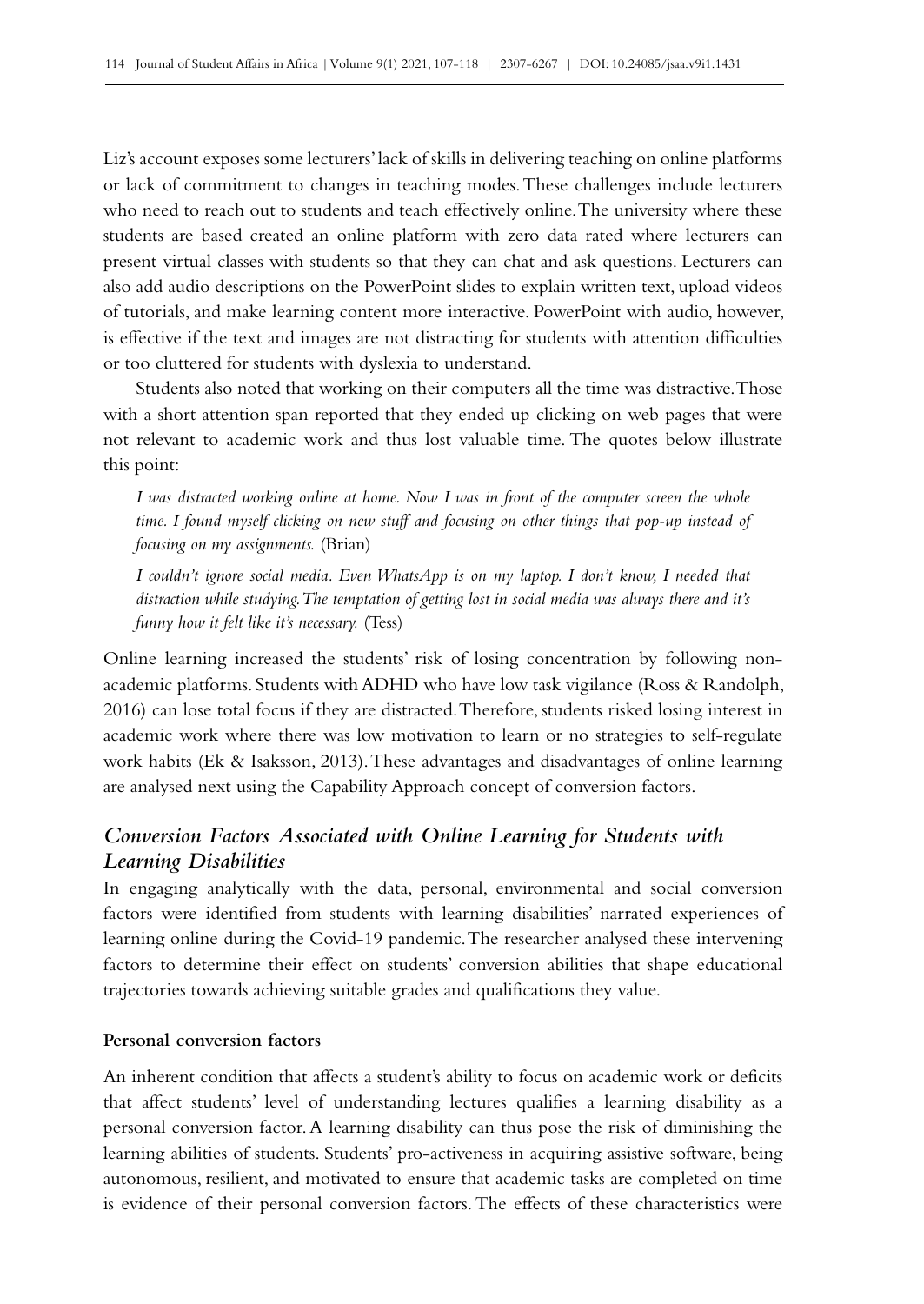enabling, and enhanced students' ability to perform well and achieve valued educational outcomes. There are, therefore, individual personal conversion factors that affected students in different ways.

### **Environmental conversion factors**

Environmental conversion factors are those associated with a university or home set-up (e.g. physical learning conditions, policies and practices). The study observed university arrangements that either diminish or expand students' capabilities before and after the Covid‑19 pandemic. The over-crowded classes noted by students as distractive and anxietyinducing are environmental conversion factors that affected learning negatively. This study stated these factors as having a constraining effect on students' academic engagements. The home-working arrangement that some students, including Brian above, find challenging is also an environmental conversion factor. Working online all the time and spending resources on non-academic material has a potentially diminishing effect on students' efforts to achieve valued educational outcomes. However, having a home environment where students can learn when people who can distract them are out-of-reach, as narrated by Tess above, is an environmental conversion factor that contributed to students' academic success. The flexible assessment methods necessitated by online learning are also a conversion factor that positively affected students' academic performance. This was also confirmed by Sammy and Brian's narratives where students performed better than in usual assessment settings.

### **Social conversion factors**

The research identified social conversion factors from the interaction students had with teaching staff. Sammy's and Liz's narratives reported the lack of student-lecturer interaction that made it difficult to ask questions and get immediate responses. Liz further indicated that she struggled to understand learning content because lecturers did not teach them properly in virtual classes. Therefore, the lack of face-to-face interaction, which limited students' access and understanding of content, risked underperformance for students with learning disabilities who rely mostly on individual consultations with lecturers for extra academic assistance. Limited direct access to lecturers affected students' ability to attain good marks, making it a social conversion factor that constrained students' capabilities.

### *Conclusion and Recommendations*

This article explored the learning experiences of university students with learning disabilities, highlighting how the online learning arrangement affected their academic engagements. Insights from students suggest that online and remote learning during the Covid‑19 university shutdown can support the needs of students with learning disabilities, despite some challenges. This article observes that remote learning offers students with learning disabilities opportunities to engage better with academic tasks, because some conditions under contact teaching limit their learning abilities. The researcher conceptualised students' learning experiences as opportunities and challenges, and identified conversion factors that interfered with students' abilities to achieve what they value in higher education.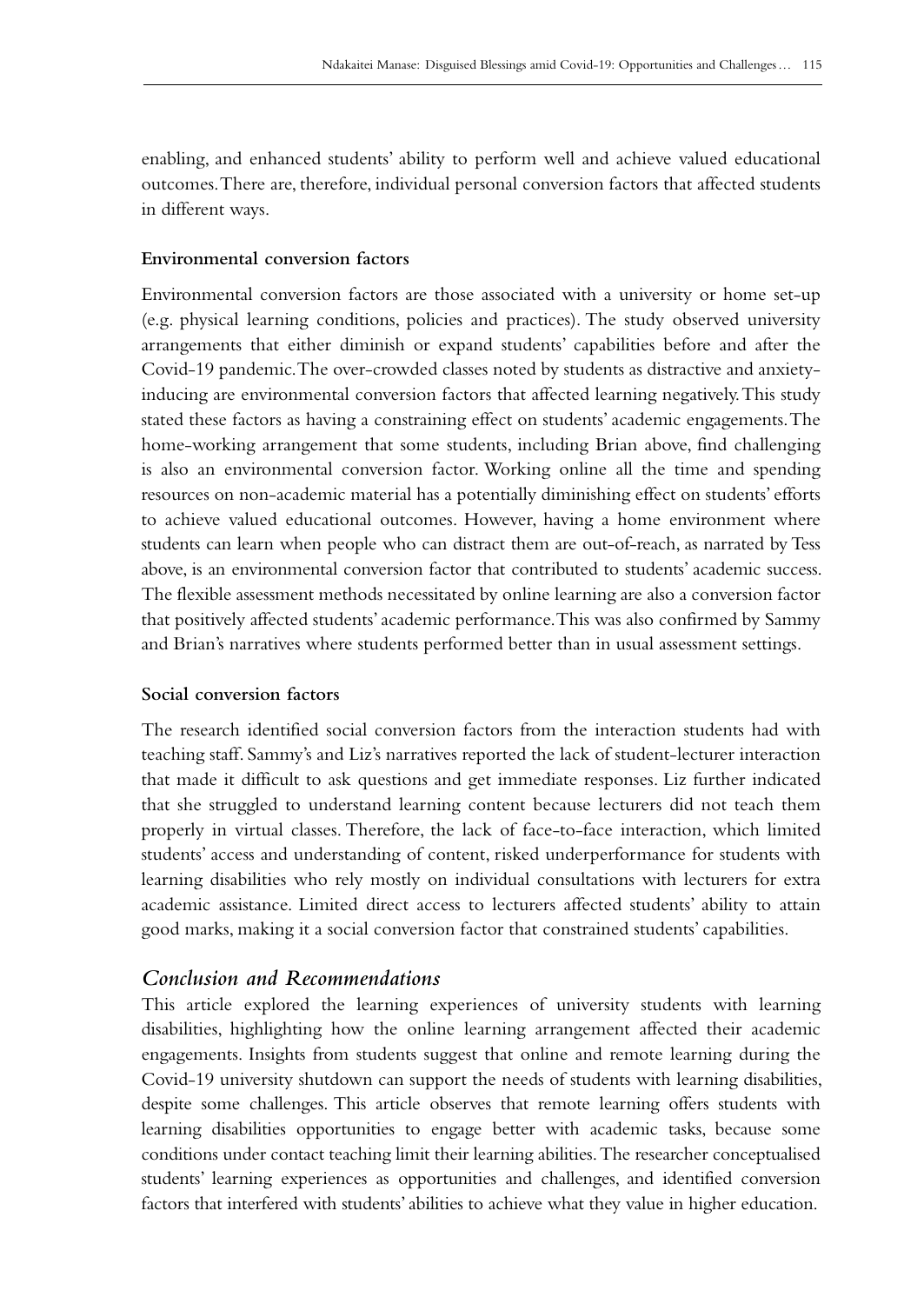However, individual students are affected differently. Conditions that are advantageous to some can disadvantage others. The study supports the need for inclusive education systems that are not too restrictive for students to manage to learn. There is a need to diversify instructional material, teaching, and assessment modes, limiting disadvantages to students, particularly those with learning disabilities. The article recommends institutionalising the Universal Design for Learning (UDL) at universities to cater to all diversity forms. UDL involves designing learning spaces, the arrangement of physical environments, presentation of instruction, and assessment modes to be accessible and usable (without unique or separate support) by all students regardless of need (Dalton, 2020). UDL encourages the multiple means of representation of instruction and information, multiple means of learning engagement processes, and multiple means of expression by students in demonstrating their understanding of content (Smith & Basham, 2014). Online learning, made compulsory by the Covid–19 pandemic, can fulfil these UDL principles because it allows multi-modal presentation and engagement with instruction.

# *Acknowledgements*

I thank Drs Mikateko Mathebula and Faith Mukwananzi for their comments, the research participants for their cooperation, and greatly value my supervisors' mentoring during the main PhD study.

### *Research Ethics*

This article is drawn from a PhD study with an ethical clearance number UFS-HSD2019/ 0038/2903 from the University of the Free State's General/Human Research Ethics Committee.

# *Conflict of Interest*

None.

# *Funding*

The PhD study is funded by the SARCHi Chair in Higher Education and Human Development, NRF grant number 86540.

# *References*

- Adnan, M. & Anwar, K. (2020). Online learning amid the covid‑19 pandemic: students' perspectives. *Online Submission, 2(*1), 45‑51.<https://doi.org/10.33902/JPSP.2020261309>
- Allais, S. (2014). A critical perspective on large class teaching: the political economy of massification and the sociology of knowledge. *Higher Education, 67*(6), 721‑734. [https://doi.org/10.1007/s10734-013-](https://doi.org/10.1007/s10734-013-9672-2)[9672-2](https://doi.org/10.1007/s10734-013-9672-2)
- Almaiah, M.A., Al-Khasawneh, A. & Althunibat, A. (2020). Exploring the critical challenges and factors influencing the e‑learning system usage during Covid‑19 pandemic. *Education and Information Technologies*, 1. <https://doi.org/10.1007/s10639-020-10219-y>
- Ball, S., Macrae, S. & Maguire, M. (2013). *Choice, pathways and transitions post‑16: New youth, new economies in the global city.* Routledge. <https://doi.org/10.4324/9781315043296>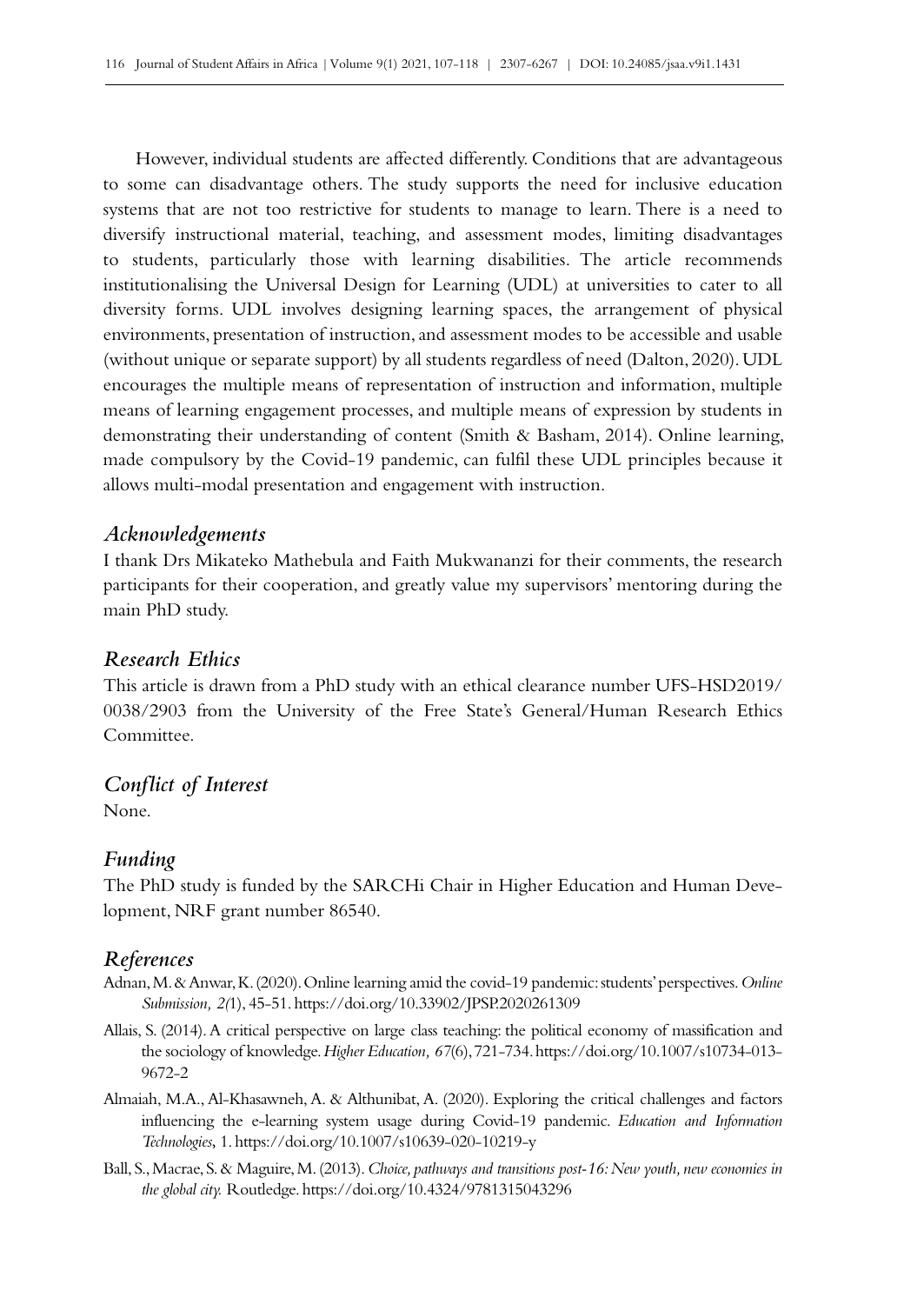- Barnard-Brak, L. & Sulak, T. (2010). Online versus face-to-face accommodations among college students with disabilities. *The American. Journal of Distance Education, 24*(2), 81‑91. [https://doi.org/10.1080/](https://doi.org/10.1080/08923641003604251) [08923641003604251](https://doi.org/10.1080/08923641003604251)
- Burgstahler, S. (2015). Opening doors or slamming them shut? Online learning practices and students with disabilities. *Social Inclusion, 3*(6), 69‑79.<https://doi.org/10.17645/si.v3i6.420>
- Crespo, I. (2020). Accessibility dissonance: The disability community's overlooked fight for remote learning. [https://www.statepress.com/article/2020/04/spmagazine-accessibility-dissonance-the-disability](https://www.statepress.com/article/2020/04/spmagazine-accessibility-dissonance-the-disability-commun)[communitys-overlooked-fight-for-remote-learning](https://www.statepress.com/article/2020/04/spmagazine-accessibility-dissonance-the-disability-commun) [Accessed 13 December 2020].
- Daley, D. & Birchwood, J. (2010). ADHD and academic performance: Why does ADHD impact on academic performance and what can be done to support ADHD children in the classroom? *Child: care, health and development, 36*(4), 455‑464.<https://doi.org/10.1111/j.1365-2214.2009.01046.x>
- Dalton, E.M. (2020). UDL and connected laws, theories, and frameworks. *Universal Access Through Inclusive Instructional Design: International Perspectives on UDL*, 3‑16.<https://doi.org/10.4324/9780429435515-1>
- D'intino, J.S. (2017). Learning disabilities in Canada: Definitions and accommodations. *Canadian Psychology/psychologie canadienne, 58*(3), 228.<https://doi.org/10.1037/cap0000116>
- Ek, A. & Isaksson, G. (2013). How adults with ADHD get engaged in and perform everyday activities. *Scandinavian Journal of Occupational Therapy, 20*(4), 282‑291. [https://doi.org/10.3109/11038128.20](https://doi.org/10.3109/11038128.2013.799226) [13.799226](https://doi.org/10.3109/11038128.2013.799226)
- Galea, S., Merchant, R.M. & Lurie, N. (2020). The mental health consequences of Covid-19 and physical distancing: The need for prevention and early intervention. *JAMA internal medicine, 180*(6), 817‑818. <https://doi.org/10.1001/jamainternmed.2020.1562>
- Hall, J., McGregor, K.K. & Oleson, J. (2017). Weaknesses in lexical-semantic knowledge among college students with specific learning disabilities: Evidence from a semantic fluency task. *Journal of Speech, Language, and Hearing Research, 60*(3), 640‑653. [https://doi.org/10.1044/2016\\_JSLHR-L-15-0440](https://doi.org/10.1044/2016_JSLHR-L-15-0440)
- Hashey, A.I. & Stahl, S. (2014). Making online learning accessible for students with disabilities. *Teaching Exceptional Children, 46(*5), 70‑78.<https://doi.org/10.1177/0040059914528329>
- Kelly, A. (2018). *Working with adults with a learning disability.* Routledge. [https://doi.org/10.4324/9781](https://doi.org/10.4324/9781315172521) [315172521](https://doi.org/10.4324/9781315172521)
- Knowles, M.S. (1975). *Self-directed learning: A guide for learners and teachers*. Association Press.
- Kong, M. & Maha, J. (2019). Sensory processing: shifting our mindset to improve care delivery. *Pediatric research, 86*(4), 544‑545. <https://doi.org/10.1038/s41390-019-0489-2>
- Lee Booksh, R., Pella, R.D., Singh, A.N. & Drew Gouvier, W. (2010). Ability of college students to simulate ADHD on objective measures of attention. *Journal of Attention Disorders, 13(*4), 325‑338. <https://doi.org/10.1177/1087054708329927>
- Mahlaba, S.C. (2020). Reasons why self-directed learning is important in South African during the Covid‑19 pandemic. *South African Journal of Higher Education, 34*(6), 120‑136. [https://doi.org/10.20](https://doi.org/10.20853/34-6-4192) [853/34-6-4192](https://doi.org/10.20853/34-6-4192)
- Mhlanga, D. & Moloi, T. (2020). Covid-19 and the digital transformation of education: What are we learning on 4IR in South Africa? *Education Sciences, 10*(7), 180. [https://doi.org/10.3390/educsci](https://doi.org/10.3390/educsci10070180) [10070180](https://doi.org/10.3390/educsci10070180)
- Mukeredzi, T, Kokutse, F. & Dell, S. (2020, April 22). Student bodies say e‑learning is unaffordable and elitist. *University World News* (Africa Edition). [https://www.universityworldnews.com/post.](https://www.universityworldnews.com/post.php?story=20200422075107312) [php?story=20200422075107312](https://www.universityworldnews.com/post.php?story=20200422075107312) [Accessed 20 August 2020].
- NILD (National Institute for Learning Development) (2016). *What are the types of learning disabilities?* <http://nild.org/learning-disabilities/dyslexia-dysgraphia-dyscalculia/>[Accessed 9 May 2018].